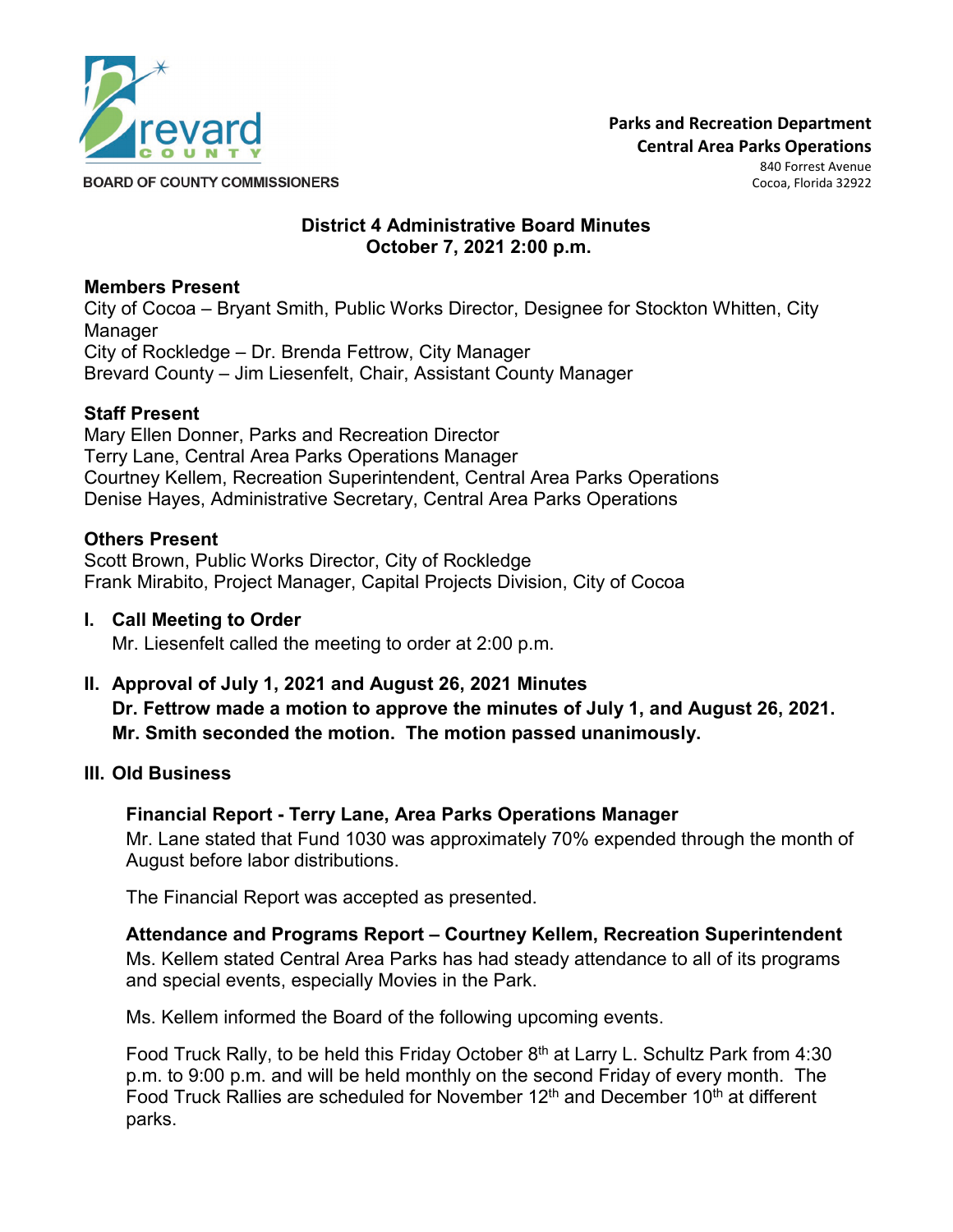Movies in the Park, "Maleficent" at Mitchell Ellington Park on October 15<sup>th</sup> starting at 7:30 p.m., "Space Jam" October 29<sup>th</sup> inside at Dr. Joe Lee Smith Community Center starting at 7:00 p.m., and "Gremlins" on November 19<sup>th</sup> at McLarty Park starting at 7:30 p.m.

The Great Pumpkin Rescue will be held on Saturday, October  $9<sup>th</sup>$  from 1:00 p.m. to 3:30 p.m. at McLarty Park pool. The cost will be \$5.00 per child ages 4 to15 and \$2.00 for all other swimmers. There will be a pumpkin decorating contest held at 3:30 p.m.

One Day Fun Day Camp will be offered on Monday, October 11<sup>th</sup> at McLarty Park with the theme "Fear Factor" for Halloween.

Kids Night Out will be held at McLarty Park on Saturday, October 23rd from 6:00 p.m. to 10:00 p.m.

Trunk or Treat will be held at McLarty Park on Friday, October 29<sup>th</sup> from 6:00 p.m. to 8:00 p.m.

Drive through Thanksgiving Dinner will be held at the Dr. Joe Lee Smith Community Center and the Cocoa West Recreation Complex on Saturday, November 20th from 12:00 p.m. to 3:00 p.m.

Cocoa West Recreation Complex will host a Harvest Festival to be held on Saturday, October 30th from 11:00 a.m. to 1:00 p.m.

The City of Cocoa and the City of Rockledge asked Ms. Kellem to provide them with the Food Truck Rally information and they will post on their social media.

## **Parks Maintenance Report – Terry Lane – For Fred Ameigh Parks Maintenance Superintendent**

Mr. Lane stated that the Dr. Joe Lee Smith Park pool repairs have been completed.

Mr. Lane stated that the swale was completed at McLarty Park today.

#### **Other**

None

#### **IV. New Business**

#### **Budget FY 21/22**

Mr. Lane stated that the 2021/22 Fiscal Budget has been approved and that the services to the citizens and the Cities were not impacted.

Mr. Lane stated that the challenge for this year is the Covid delays because most of the money is in balance forward.

Mr. Smith asked if Stradley Park field renovations were for both softball and football fields?

Mr. Lane replied yes, and that the primary renovations would start on the softball fields because they currently had no irrigation. Mr. Lane stated he would provide Mr. Smith a scope of work for the renovations.

## **District 4 Administrative Board By-Laws**

The new Recreation District 4 boundary map was distributed.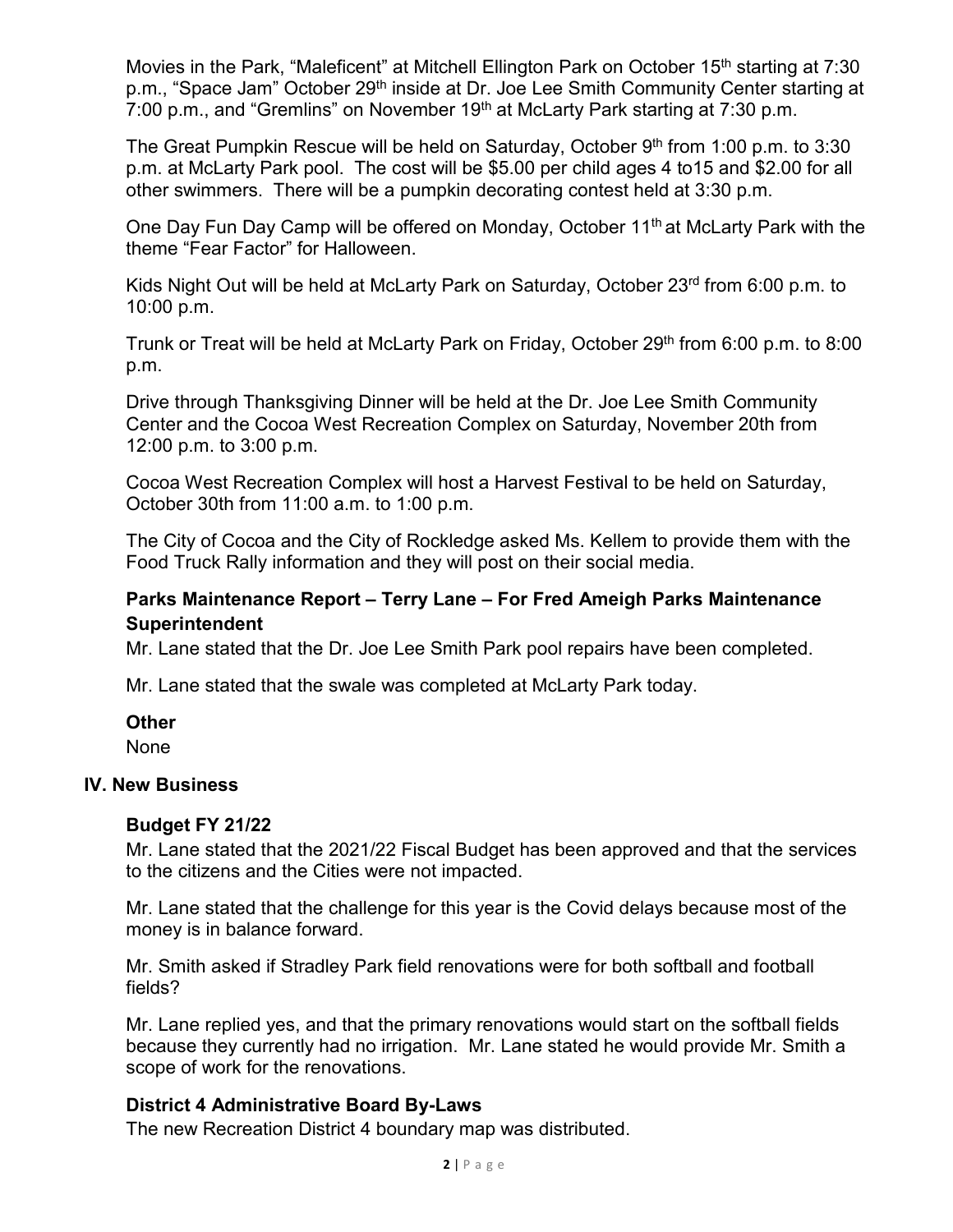Both the City of Rockledge and the City of Cocoa presented suggested changes to the By-Laws. A brief discussion was held, and Mrs. Donner stated she would consolidate the suggested changes and bring back one document to the January Board meeting for review and further discussion.

### **Cocoa/Rockledge Holiday Parade**

Mrs. Donner stated she brought this subject to the Board to facilitate a discussion regarding the hours of the parade.

Mrs. Donner stated that she had correspondence with the City of Cocoa regarding the hours of the parade, and that the City of Cocoa replied they wanted to continue to have the parade in the late afternoon so the end of the parade continued to flow into their tree lighting ceremony.

Mrs. Donner stated that from the Brevard County Parks and Recreation's perspective, staff works until 3:00 p.m., putting Parks and Recreation staff in an overtime status or having to come in on their scheduled time off if the parade is held past 3:00 p.m. when Parks and Recreation is already very short staffed.

Mrs. Donner stated she reached out to the City of Rockledge, and that they stated they were good either the morning or the afternoon, but preferred the morning as it had been in the past.

Mrs. Donner stated when the parade was last held in 2019 the County provided 35 staff, and if the parade is held in the late afternoon County staff would have to be paid overtime or flex hours later because County staff is finished with work at 3:00 p.m. on Saturdays. She further stated Parks and Recreation would be willing to match the number of staff that each City was willing to provide, but that the Parks and Recreation simply cannot provide all the staff as it has over the past many years.

Mrs. Donner stated that it was her understanding that the City of Cocoa provided 5 people to assist Parks and Recreation at the last parade, and that if that was the number of people the Cities were willing to have work the parade, then that would be the number of Parks and Recreation staff sent to work the parade.

Mr. Smith stated he couldn't personally make a commitment on the number of people the City of Cocoa could provide without speaking to Stockton Whitten, Cocoa City Manager because they have the tree lighting ceremony that same day, and if the parade where held in the morning his staff would have to work a full day.

Dr. Fettrow stated City of Rockledge would have a hard time providing minimal staff.

Mrs. Donner stated she would need to know how many people the Cities would be providing prior to the parade, and each person's name and cell phone numbers. She further stated that those people would be instructed what their assignments would be and where to report.

Dr. Fettrow stated she felt that an afternoon or middle of the day parade kept attendance low.

Mrs. Donner stated originally the parade was held in the morning, then around 2015 it was held in the evening, but was not well received, then it moved to the late afternoon at the City of Cocoa's request to accommodate their tree lighting ceremony. She further stated that she was not sure how, historically, the County was put in charge of the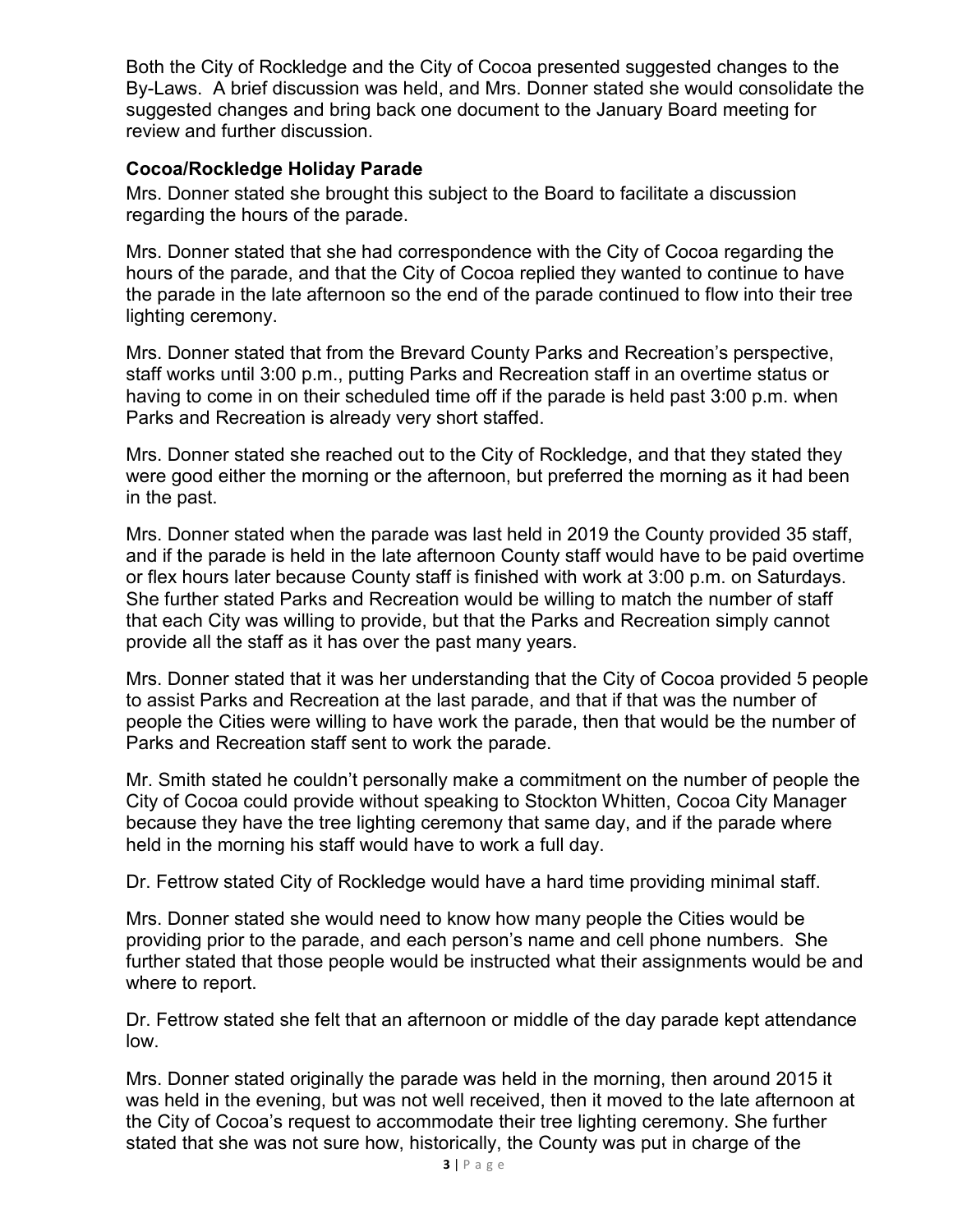Cocoa/Rockledge Parade, because it is, respectfully, the Cocoa/Rockledge parade not the County parade.

Mrs. Donner stated that County staff collects the money for the parade registrants, but that non-profit organizations are free, so the money that is collected staff uses it to purchase the trophies, and that there is no profit from the parade for the County.

Dr. Fettrow stated the fee structure for the participants of the parade should be looked at so there is some profit for the County to at least break even for this year.

Dr. Fettrow asked Mrs. Donner is she had researched what other cities charge parade participants.

Mrs. Donner stated she called the City of Melbourne to discuss how they ran their light parade and that they referred her to the non-profit organization that has run the Melbourne Light Parade since 1999. The organization does all of the work, provides all the staff, and that the City of Melbourne does not provide any staff or funding for the parade.

Dr. Fettrow stated that the two Cities should begin discussions after the first of the year regarding how the Cities and County would run the parade in 2022.

Mrs. Donner stated that North Area Parks Operations has not been doing parades for a long time.

Dr. Fettrow stated she felt discussions should be had with both City Councils on how the parade is to be run, or if it should be held for next year.

Mr. Smith asked what the County's budgeted shortfall would be if the County contributed the same amount of staff as it has in the past.

Mr. Lane stated one of the challenges Parks and Recreation has is that this event is an all hands-on deck event, and that everyone has to work in order for the parade to be handled smoothly and safely. He further stated that currently Parks and Recreation has 28 vacancies out of 97 position which is 30% decrease in staffing from last year.

Mr. Lane stated that one of the other challenges is the use of Rockledge High School campus as the starting lineup for all of the participants; parents can't drive up to where the floats and walkers are so the children have to be passed from one Parks and Recreation staff member to the next so the children get to the position in the parade safely and that is very labor intensive, or that parent has to try and find a place to park and walk their child to where the child is supposed to be in the lineup.

Mr. Lane stated the time needed to work the parade would be approximately 4 hours with the concentration of the hours being at the start of the parade at Rockledge High School.

Mrs. Donner stated there should be a meeting with all of the County, City of Cocoa and City of Rockledge staff or parade volunteers prior to parade so that everyone can get their parade assignments.

Mr. Smith stated he would speak to Mr. Whitten regarding the hour the parade would begin and how many staff they can commit to and follow-up next week with answers.